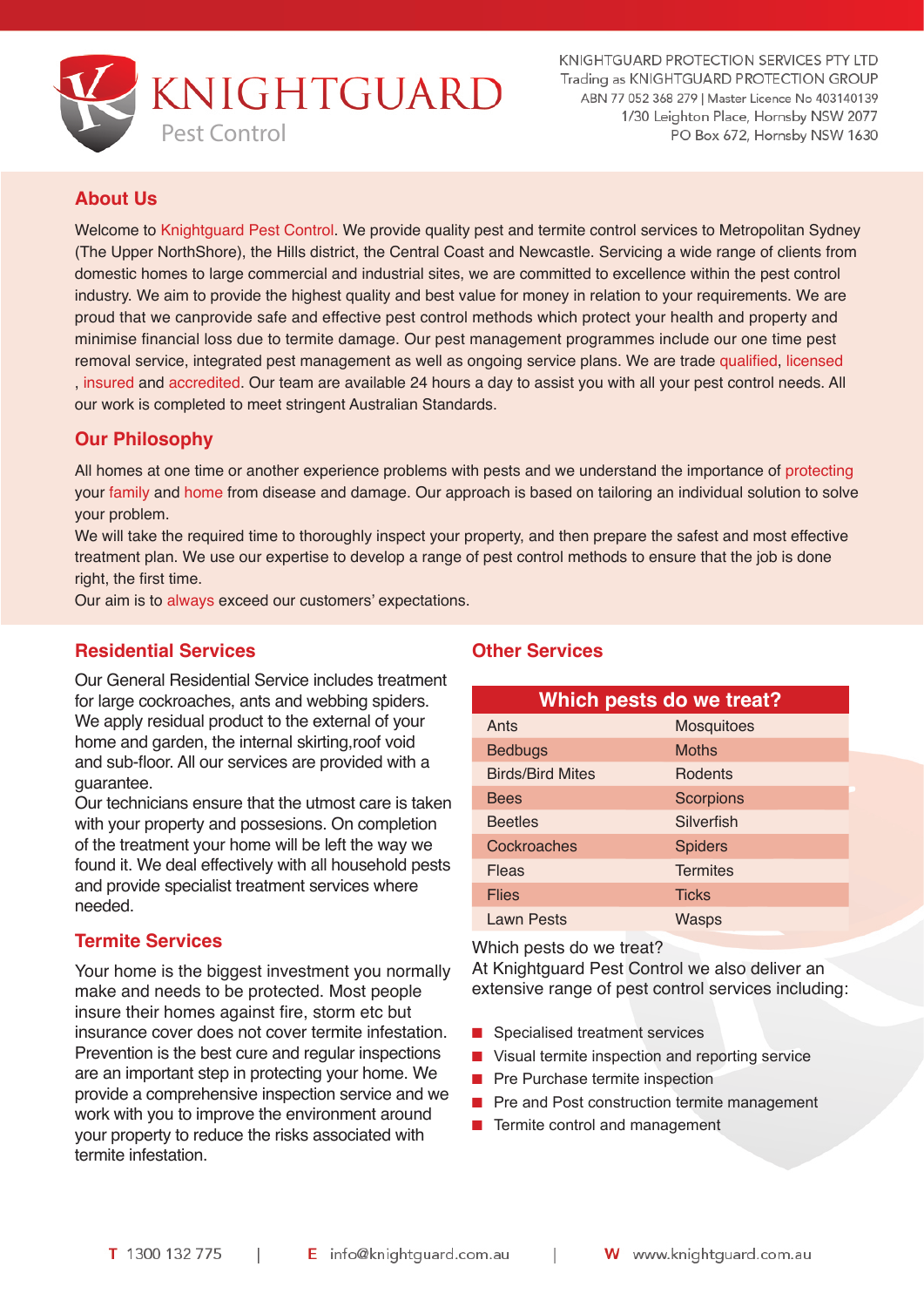

KNIGHTGUARD PROTECTION SERVICES PTY LTD Trading as KNIGHTGUARD PROTECTION GROUP ABN 77 052 368 279 | Master Licence No 403140139 1/30 Leighton Place, Hornsby NSW 2077 PO Box 672, Hornsby NSW 1630

### **Our Guarantee - Its fixed or it's free.**

We guarantee to eradicate pests from your home within the agreed time period & offer a full refund of your service fees if we cannot resolve your problem. We are committed to customer satisfaction and we will continue to service your property at no extra charge until the problem is rectified. Please ask our staff about the applicable guarantee period when you book your service.

We also promise to arrive on time. We will call you 15 minutes before we arrive and if we are unable to make the scheduled time, we will deduct as further \$15 off our quoted price.

## **Pricing Policy**

We provide a comprehensive service and we only use quality products. There are many operators out there who offer 'cut price' services and compromise on the level of after sales service they provide. We believe our prices are amongst the most competitive in the industry. There is an old saying that rings true in this industry, sadly -'You get what you pay for'

We are a proud company and we stand by our reputation for excellence and value for money.

| Which pests do we treat?     |       |       |       |       |       |  |  |
|------------------------------|-------|-------|-------|-------|-------|--|--|
| <b>Bed Bugs</b>              | \$250 | \$500 | \$700 | \$800 | \$900 |  |  |
| <b>Bees</b>                  | \$180 | \$180 | \$180 | \$180 | \$180 |  |  |
| <b>Bird Lice/ Fleas</b>      | \$180 | \$190 | \$200 | \$210 | \$220 |  |  |
| Cockroaches                  | \$160 | \$170 | \$180 | \$190 | \$200 |  |  |
| <b>Funnel Web Spiders</b>    | P.O.A | P.O.A | P.O.A | P.O.A | P.O.A |  |  |
| <b>General Pest Control</b>  | \$180 | \$180 | \$200 | \$220 | \$240 |  |  |
| General Pest + Termite Insp. | \$260 | \$280 | \$300 | \$320 | \$340 |  |  |
| <b>German Cockroaches</b>    | \$160 | \$170 | \$180 | \$190 | \$200 |  |  |
| Rats/Rodents                 | \$180 | \$180 | \$180 | \$190 | \$200 |  |  |
| <b>Termite Control</b>       | P.O.A | P.O.A | P.O.A | P.O.A | P.O.A |  |  |
| Termite Inspection           | \$180 | \$180 | \$200 | \$220 | \$240 |  |  |
| <b>Wasps</b>                 | \$180 | \$180 | \$180 | \$180 | \$180 |  |  |
| <b>Webbing Spiders</b>       | \$160 | \$170 | \$180 | \$190 | \$200 |  |  |

# **Knightguard - '365 protect'**

Be pest free for a full 12 months with The Knightguard '365 protect' Plan\*.

- Full Timber Pest Inspection & Report (termites)
- Cockroaches, ants, spider treatment with a 365 day quarantee
- Bonus Rodent treatment normally \$180.00
- Two treatments per year

#### **Package Price: \$740 - You save \$340 \* Conditions apply. Based on a 3/4 bedroom home**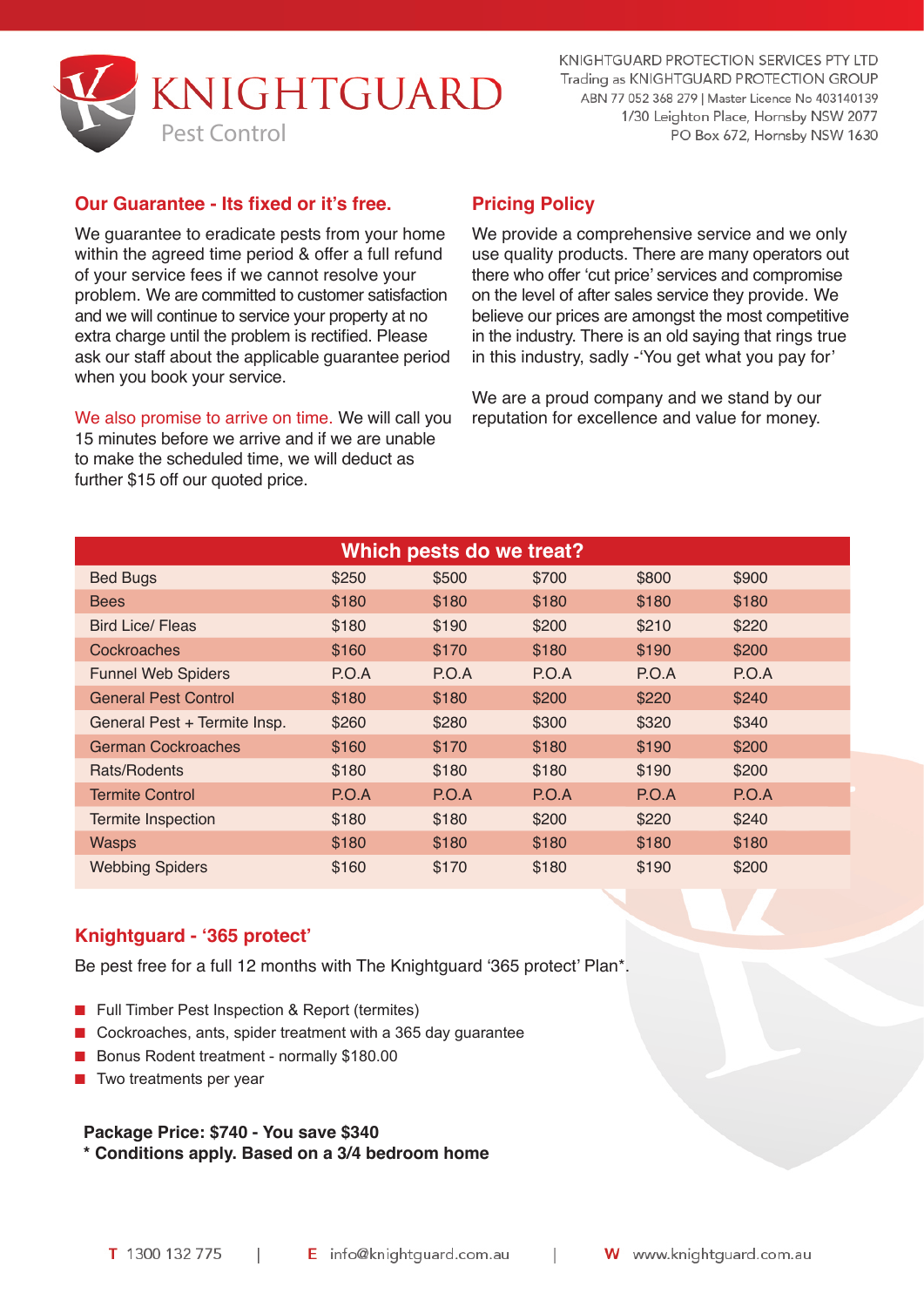

### **Preparing for treatment**

To get the best results from your Knightguard Pest Control treatment there are some handy hints and tips you can implement around your home.

#### Precautions:

- Please advise our technician of any pets or family members who are around at the time of treatment who may have allergies or your concerns before treatment starts
- Try to keep all pets and people off treatment areas until dry
- Please make sure your home is well ventilated after treatment
- We recommend that you should cover all food items and utensils
- If there are any persons who are sensitive or suffer from severe allergies should preferably remain off the premises for twenty four (24) hours and return after the premises have been well ventilated

#### **You should allow 14 - 21 days for the products to take full effect.**

This applies especially to cockroaches and rodents. Shortly after treatment you may continue to see pests as the treatment can flush out pests from their hiding places so that they will come into contact with the pesticide. If you continue to see dead pests, this is a sign that the treatment is working. Access to areas where rodent bait has been placed must be restricted.

### **General Recommendations**

#### **To get the best results from your pest treatment we suggest you consider the following:**

- If you are planning to have any high pressure, carpet or specialised cleaning done, it is best to do before treatment
- The products are designed to be safe for pets however as a safety precaution animals such as dogs will need
- to be keep somewhere safe for the duration of the treatment
- It is recommended not to have any clothes on your clothes line when treatment is being completed
- You do not have to clean after the treatment
- You should not remove webs from external surfaces for at least two weeks after treatment. This gives spiders
- time to come into contact with the treated webs

**We look forward to ensuring that your home receives the best protection possible.**

**If you have any queries about your treatment please call us on 1300 002 673 at anytime to discuss.**